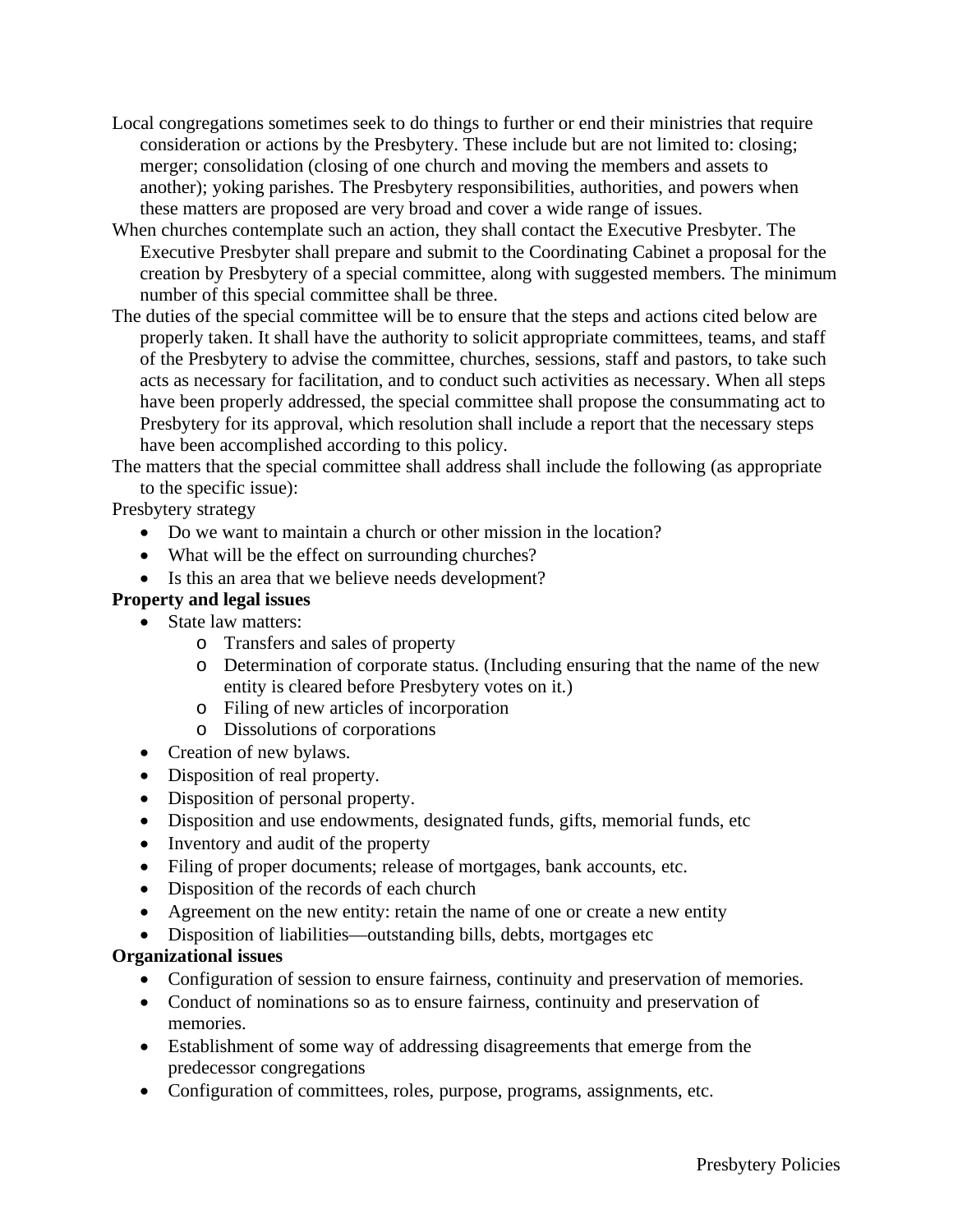### **Pastoral issues**

- Addressing issues of loss and discomfort.
- In mergers, consolidations, and yoked parishes, ensuring that the end product works.
- Ensuring fairness and sensitivity.
- Promoting growing and unitary productive congregations.
- Organizing celebrations and transfers so that the congregations can see this as something positive rather than a defeat.
- Assisting in a way that the parties see Presbytery as being helpful.
- Ensuring the joining of congregational cultures works smoothly.

### **Pastoral leadership issues**

- Dividing time, services and costs between congregations in the case of yoked parishes, or between congregational groups where churches are merged or consolidated.
- Where more than one pastor is involved, determining the status of each pastor.

### **Process**

- Consultation with sessions and congregations individually and collectively.
- Creation and approval of the plan for union
- A rational sequence of meetings of sessions and congregations to ensure that all parties are sufficiently informed of all issues and freely agree to them.
- Approval by the sessions and then the congregations of each entity independently for approval of the plan of union, bylaws of the new church, and the corporate acts to create or dissolve.
- Proposing the final act to the Presbytery.

### **Definitions**

- **Closing**: The process by which a church dissolves as a congregation and a corporation. When a church closes, all its property reverts to the Presbytery. When a congregation shuts down, the session remains until the corporation affairs are fully concluded, frequently including the sale of the property. Members not transferred to other churches before closing are transferred to the Presbytery.
- **Consolidation**: This is a term not found in the Book of Order. In a consolidation, a church closes but requests Presbytery to authorize the transfer of all property to a different Presbyterian Church. The church then closes using the ordinary procedures for closing. Before closing, the members who desire are transferred to the church with which they are consolidating. The transfer of the property to the receiving church requires approval of the closing congregation and Presbytery. If the transfer includes real property, the approval requires the vote of the congregation. Note: Under state corporation law, this process may be called a *merger.*
- **Merger**: This is a term found in the Book of Order. In a merger, two congregations become one. Their membership, assets and property are joined. Each individual church is dissolved and a new corporation is formed. The General Assembly assigns a new PIN number to the new congregation. Note: Under state corporation law, this process is called a *consolidation*.
- **Plan of Union**: When there is a yoking, consolidation or merger, the effect is to bring two congregations together. This requires significant planning and agreement about how it will happen: session configuration; use of endowments; worship styles; pastoral relationships, and a myriad of other considerations. In order to ensure that there is full